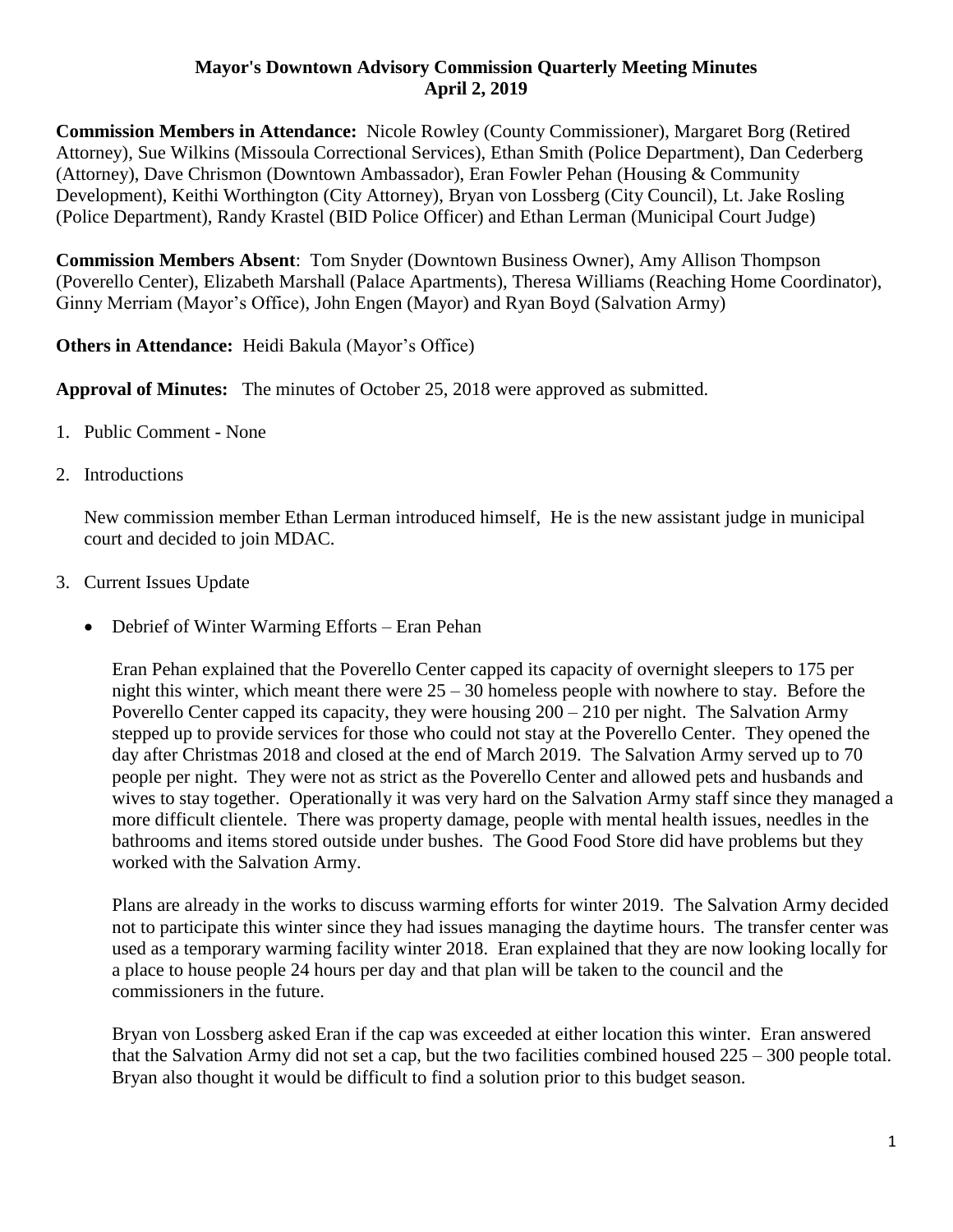Ethan Smith said that the police were called to the Salvation Army every night and staff was overwhelmed. Ethan recommended that whomever housed people this next winter should have training.

Bryan asked if the Salvation Army gave a hard no or if they might be willing to house a few people. Eran thought that was a good question and it was possible that they would be open to that. They were doubling or tripling their staff this winter when they typically only had four people working.

Bryan saw the value of a central facility but wondered if several organizations could work together. Churches could be an option. Transportation was an issue though; each facility would have to find a way to transport people to their facilities.

Randy Krastel thought that at the recent Poverello Center meeting the problem was more about timeframe rather than temperature. Everyone needed to plan to make it work this next winter. He also brought up the issue of housing those in recovery with those who are using drugs or are intoxicated.

Eran stated that those without addictions or mental issues should be easier to house right away. The goal is to have a meeting to discuss the winter warming shelter for winter 2019 the second or third week of April.

- 4. Downtown Update
	- Bryan von Lossberg discussed the recent gift to the city from Terry Payne. He gave the city the old library building and property.
	- Randy Krastel said that the warmer weather was bringing people out. He and the community resource officers are making an effort to get the parks cleaned up of trash so they are clean and ready to go when transients visit them, setting a good example. Several people have been very alarmed about the issues out on N. Reserve under the bridge. People living under the bridge have been building structures out of wood. Several people have also asked him about the YouTube video called "Seattle is Dying," it's about addiction and homelessness.
	- Eran Pehan explained that Theresa Williams, the Reaching Home Coordinator, has been using the Coordinated Entry System trying to reach out to people who have housing vouchers. The problem has been locating or contacting them. Most of those living outside have vouchers waiting for them. The Outreach Teams have also been trying to locate people with vouchers.
	- Keithi Worthington said that the attorney's office could also coordinate with the police department to help locate people eligible for vouchers.
	- Randy added that several people he knows of have been housed and he has not received calls on these individuals since January. Currently  $30 - 40$  people were living under the Reserve Street Bridge. Many people are building structures that are visible from the roadway.
	- Ethan Smith added that several agencies come together twice per year to clean out the Reserve Street camp. Cleanup efforts by volunteers have also been organized. Food Not Bombs has been helping the people living under the bridge. People who have proclaimed themselves as liberals have been complaining to him that Missoula is turning into a homeless mecca.
	- Jake Rosling said that the campers on Expressway are becoming a problem since the area has now been annexed into the city.
	- Sue Wilkins added that several area prisons are releasing terrible people with nowhere to go into the community.
	- Jake added that Reserve Street is housing several people with county warrants and camps are also being burned.
	- Sue wondered if the goal was to get rid of pre-release centers due to recent actions at the legislature. There were empty beds in the treatment facilities, which used to be unheard of.